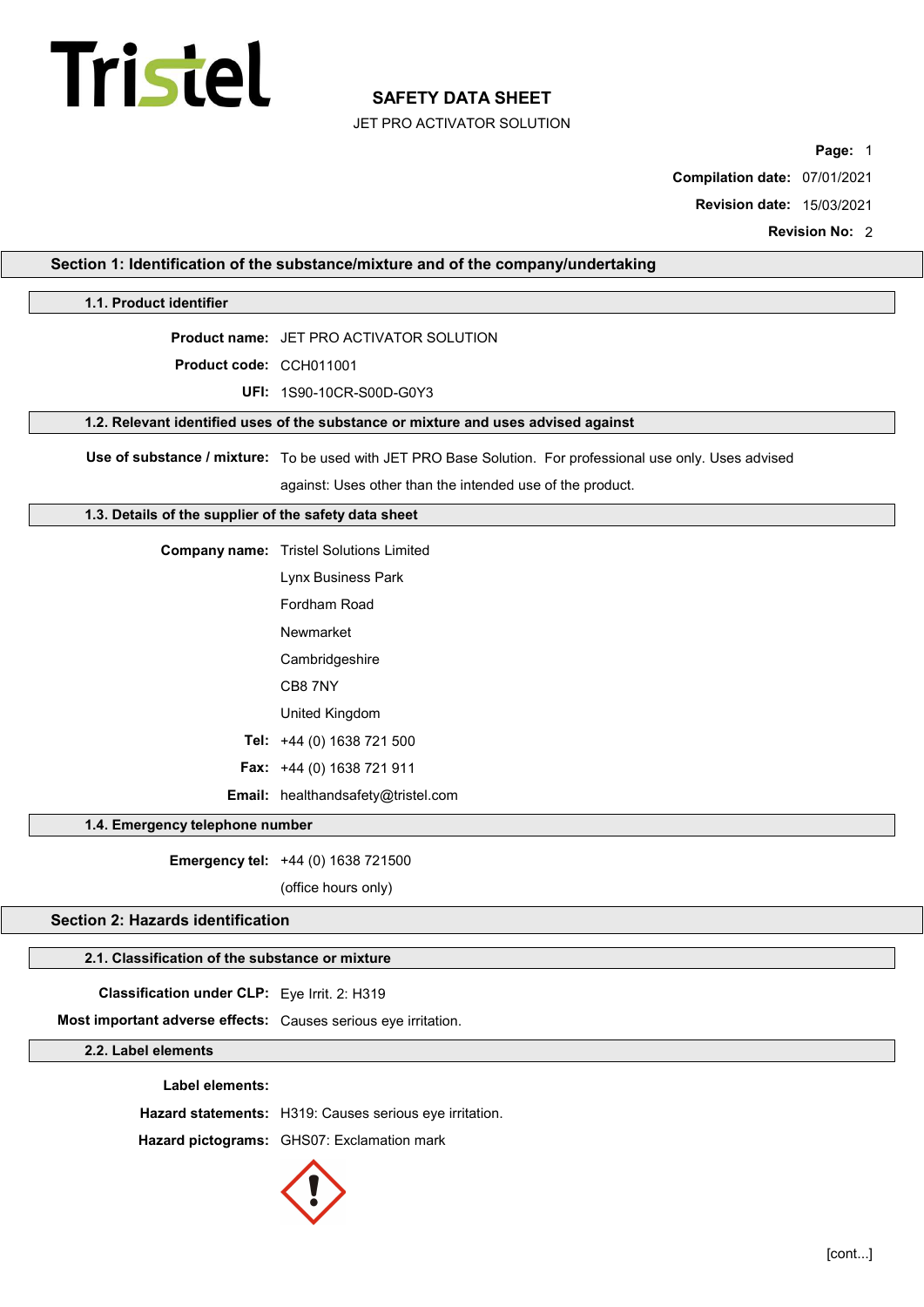## JET PRO ACTIVATOR SOLUTION

Page: 2

Signal words: Warning

Precautionary statements: P280: Wear protective gloves/protective clothing/eye protection.

P305+P351+P338: IF IN EYES: Rinse cautiously with water for several minutes. Remove

contact lenses, if present and easy to do. Continue rinsing.

P337+P313: If eye irritation persists: Get medical advice/attention.

2.3. Other hazards

**PBT:** This product is not identified as a PBT/vPvB substance.

# Section 3: Composition/information on ingredients

3.2. Mixtures

# Hazardous ingredients:

# 1-DECANAMINE,N,N-DIMETHYL-N-OXIDE

| <b>EINECS</b> | CAS       | PBT / WEL | CLP Classification                                                              |       |
|---------------|-----------|-----------|---------------------------------------------------------------------------------|-------|
| 220-020-5     | 2605-79-0 |           | Aquatic Acute 1: H400; Aquatic Chronic<br>2: H411; Eye Dam. 1: H318; Acute Tox. | $1\%$ |
|               |           |           | 4: H302                                                                         |       |

# SODIUM CHLORITE 100% - REACH registered number(s): 01-21195229240-51-XXXX

| 231-836-6 | 7758-19-2 | Acute Tox. 3: H301; Ox. Sol. 1: H271; | $1\%$ |
|-----------|-----------|---------------------------------------|-------|
|           |           | Acute Tox. 2: H310; Skin Corr. 1B:    |       |
|           |           | H314; Aquatic Acute 1: H400; Aquatic  |       |
|           |           | Chronic 3: H412; Eye Dam. 1: H318;    |       |
|           |           | STOT RE 2: H373: -: EUH032            |       |

#### Section 4: First aid measures

# 4.1. Description of first aid measures

Skin contact: Wash immediately with plenty of soap and water.

Eye contact: Bathe the eye with running water for 15 minutes.

Ingestion: Wash out mouth with water.

Inhalation: Move to fresh air in case of accidental inhalation of vapours.

# 4.2. Most important symptoms and effects, both acute and delayed

Skin contact: There may be irritation and redness at the site of contact.

Eye contact: There may be irritation and redness.

Ingestion: There may be soreness and redness of the mouth and throat.

Inhalation: There may be irritation of the throat with a feeling of tightness in the chest.

# 4.3. Indication of any immediate medical attention and special treatment needed

#### Section 5: Fire-fighting measures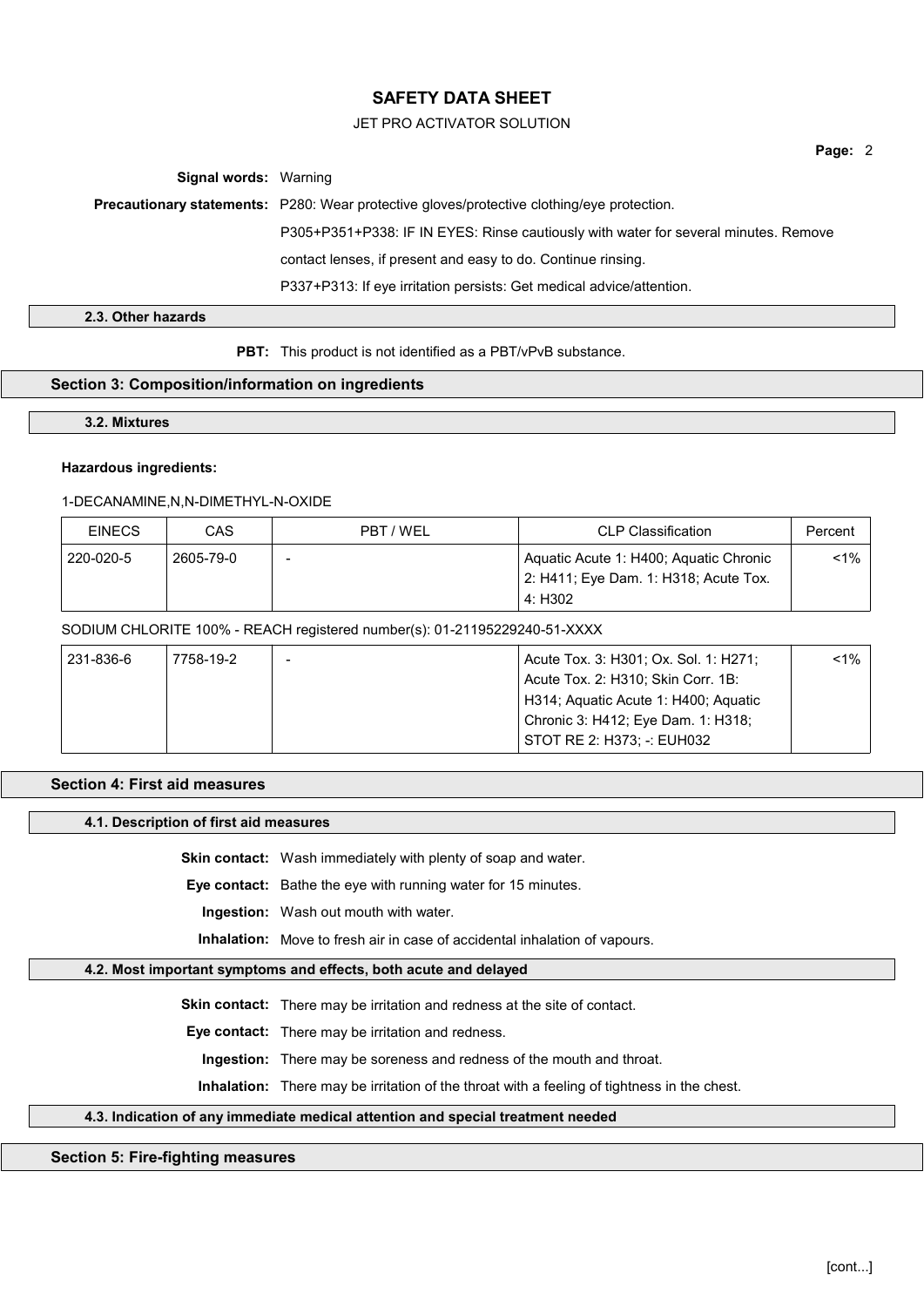# JET PRO ACTIVATOR SOLUTION

#### 5.1. Extinguishing media

Extinguishing media: Suitable extinguishing media for the surrounding fire should be used. Use water spray

to cool containers.

#### 5.2. Special hazards arising from the substance or mixture

Exposure hazards: In combustion emits toxic fumes.

#### 5.3. Advice for fire-fighters

Advice for fire-fighters: Wear self-contained breathing apparatus. Wear protective clothing to prevent contact with skin and eyes.

# Section 6: Accidental release measures

# 6.1. Personal precautions, protective equipment and emergency procedures

Personal precautions: Do not attempt to take action without suitable protective clothing - see section 8 of SDS.

Turn leaking containers leak-side up to prevent the escape of liquid.

#### 6.2. Environmental precautions

Environmental precautions: Do not discharge into drains or rivers. Contain the spillage using bunding.

#### 6.3. Methods and material for containment and cleaning up

Clean-up procedures: Absorb into dry earth or sand. Transfer to a closable, labelled salvage container for

disposal by an appropriate method.

#### 6.4. Reference to other sections

Reference to other sections: Refer to section 8 of SDS. Refer to section 13 of SDS.

# Section 7: Handling and storage

# 7.1. Precautions for safe handling

Handling requirements: Avoid direct contact with the substance. Ensure there is sufficient ventilation of the area.

Avoid the formation or spread of mists in the air.

#### 7.2. Conditions for safe storage, including any incompatibilities

Storage conditions: Store in a cool, well ventilated area. Keep container tightly closed.

7.3. Specific end use(s)

Specific end use(s): To be used with JET PRO Base Solution. For professional use only.

## Section 8: Exposure controls/personal protection

#### 8.1. Control parameters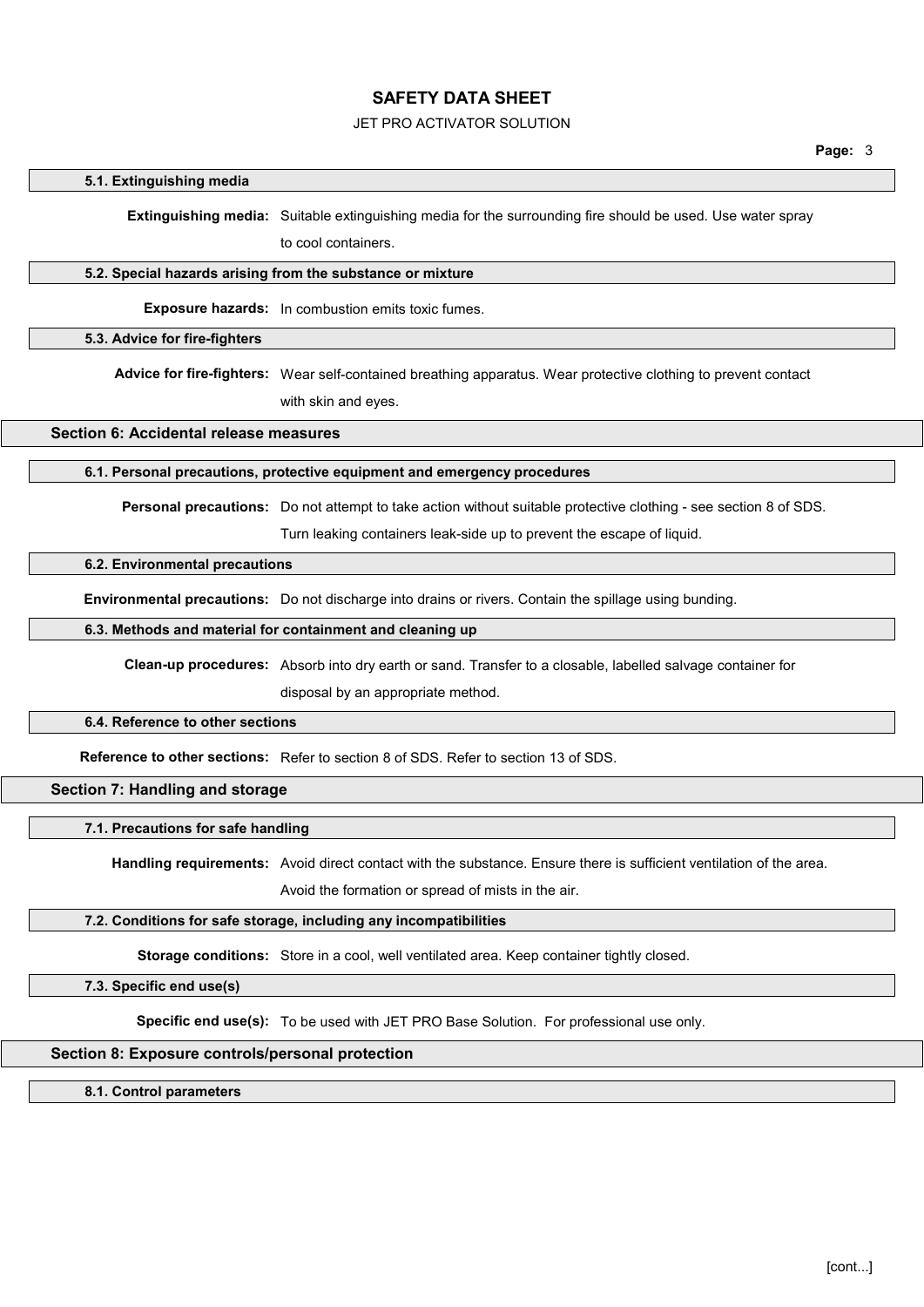# JET PRO ACTIVATOR SOLUTION

Page: 4

# Hazardous ingredients:

#### SODIUM CHLORITE 100%

#### Workplace exposure limits: Workplace exposure limits:

| State | 8 hour TWA | 15 min. STEL    | 8 hour TWA | 15 min. STEL |
|-------|------------|-----------------|------------|--------------|
| EU    | -          | $0.41$ mg/m $3$ |            |              |

#### DNEL/PNEC Values

DNEL / PNEC No data available.

8.2. Exposure controls

Engineering measures: Ensure there is sufficient ventilation of the area.

Respiratory protection: Respiratory protection not required.

Hand protection: Nitrile gloves.

Eye protection: Safety glasses with side-shields. Ensure eye bath is to hand.

Skin protection: Protective clothing.

# Section 9: Physical and chemical properties

# 9.1. Information on basic physical and chemical properties

| <b>State: Liquid</b>                                        |                                                                                             |                                     |
|-------------------------------------------------------------|---------------------------------------------------------------------------------------------|-------------------------------------|
|                                                             | <b>Colour: Colourless</b>                                                                   |                                     |
|                                                             | <b>Odour:</b> Characteristic odour                                                          |                                     |
| Evaporation rate: No data available.                        |                                                                                             |                                     |
|                                                             | <b>Oxidising:</b> No data available.                                                        |                                     |
| <b>Solubility in water:</b> No data available.              |                                                                                             |                                     |
|                                                             | <b>Viscosity:</b> No data available.                                                        |                                     |
| <b>Boiling point/range<sup>o</sup>C:</b> No data available. | Melting point/range°C: No data available.                                                   |                                     |
| <b>Flammability limits %: lower:</b> No data available.     |                                                                                             | <b>upper:</b> No data available.    |
|                                                             | Part.coeff. n-octanol/water: No data available.<br><b>Flash point C:</b> No data available. |                                     |
| Autoflammability°C: No data available.                      |                                                                                             | Vapour pressure: No data available. |
| <b>Relative density: 1.000-1.010</b>                        |                                                                                             | <b>pH:</b> 9.30-12.30               |
|                                                             | <b>VOC g/l:</b> No data available.                                                          |                                     |

9.2. Other information

Other information: No data available.

# Section 10: Stability and reactivity

#### 10.1. Reactivity

Reactivity: Stable under recommended transport or storage conditions.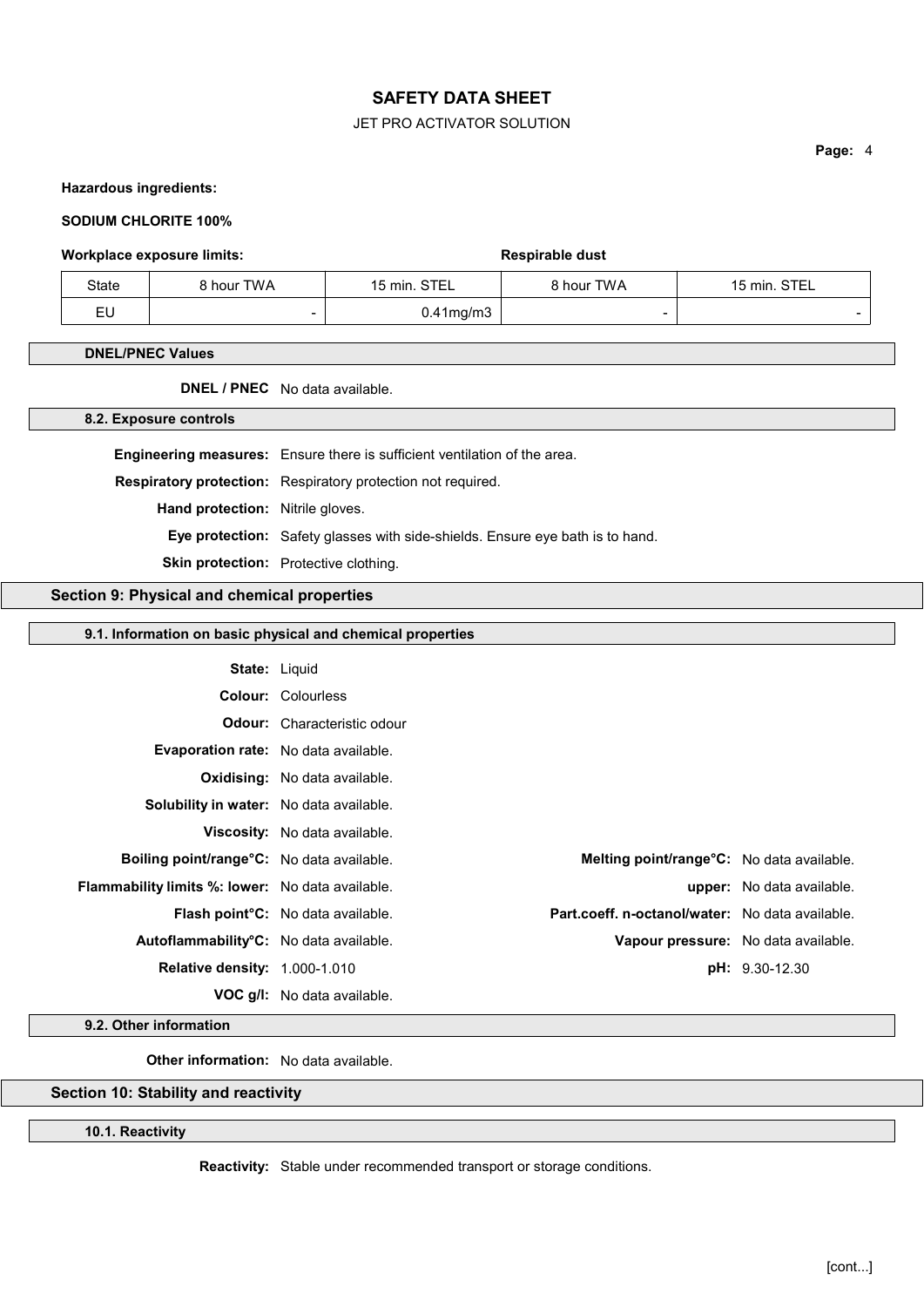# JET PRO ACTIVATOR SOLUTION

#### 10.2. Chemical stability

Chemical stability: Stable under normal conditions.

# 10.3. Possibility of hazardous reactions

Hazardous reactions: Hazardous reactions will not occur under normal transport or storage conditions.

Decomposition may occur on exposure to conditions or materials listed below.

## 10.4. Conditions to avoid

Conditions to avoid: Heat.

10.5. Incompatible materials

Materials to avoid: Strong oxidising agents. Strong acids.

# 10.6. Hazardous decomposition products

Haz. decomp. products: In combustion emits toxic fumes.

# Section 11: Toxicological information

# 11.1. Information on toxicological effects

#### Relevant hazards for product:

| 1878rr                        | रoute       | Basis                    |
|-------------------------------|-------------|--------------------------|
| Serious eye damage/irritation | $OP^{\tau}$ | calculated<br>Hazardous: |

Symptoms / routes of exposure

Skin contact: There may be irritation and redness at the site of contact.

Eye contact: There may be irritation and redness.

Ingestion: There may be soreness and redness of the mouth and throat.

Inhalation: There may be irritation of the throat with a feeling of tightness in the chest.

# Section 12: Ecological information

12.1. Toxicity

#### Hazardous ingredients:

#### 1-DECANAMINE,N,N-DIMETHYL-N-OXIDE

|--|

#### SODIUM CHLORITE 100%

| Daphnia magna | EC50<br>48H        | ∩ วฉ<br>∪.∠⊌ | mq/1 |
|---------------|--------------------|--------------|------|
| <b>FISH</b>   | <b>LC50</b><br>96H | 265-310      | mq/l |

# 12.2. Persistence and degradability

Persistence and degradability: No data available.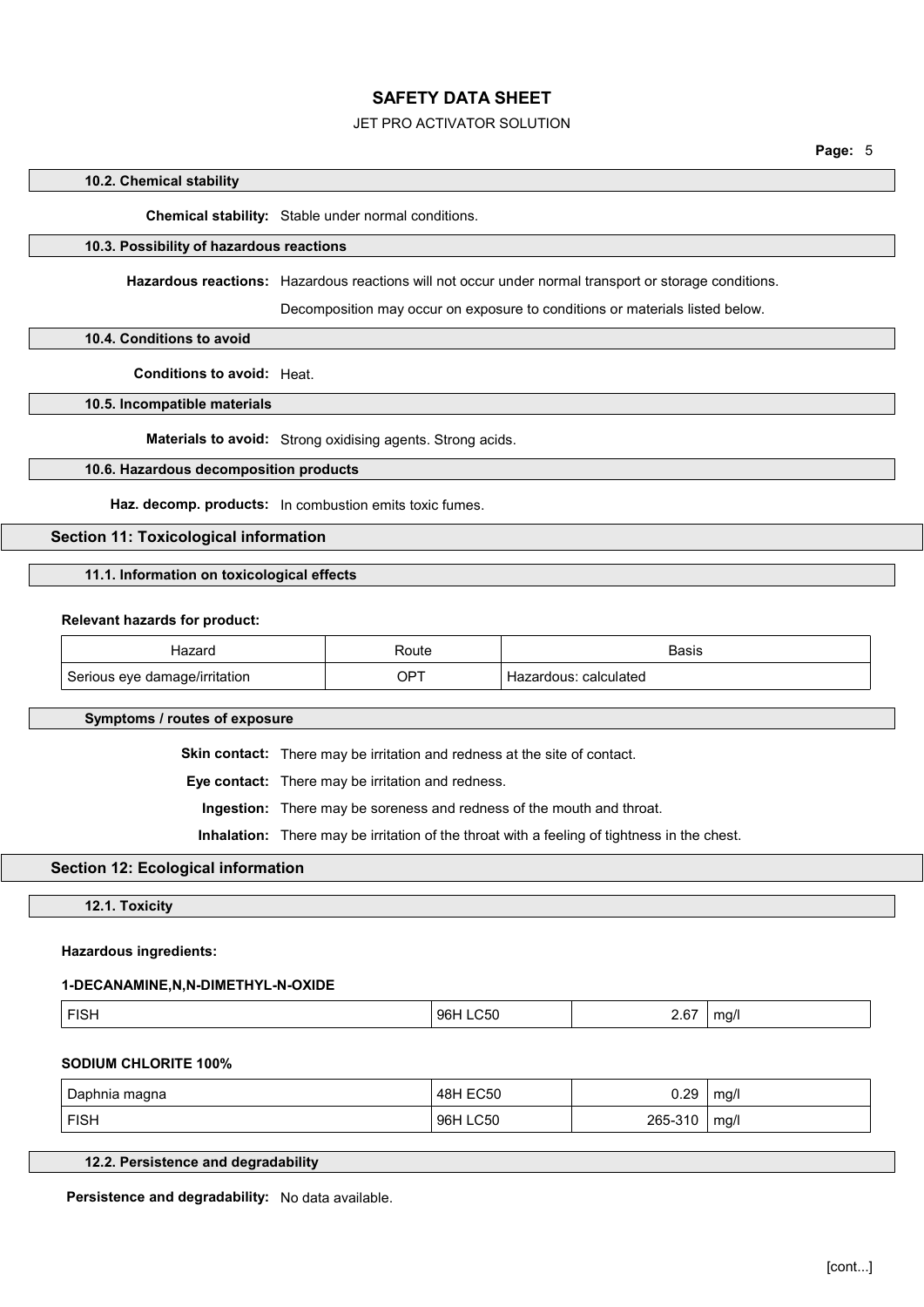# JET PRO ACTIVATOR SOLUTION

#### 12.3. Bioaccumulative potential

#### Bioaccumulative potential: No data available.

## 12.4. Mobility in soil

Mobility: Readily absorbed into soil. Not classified as environmentally hazardous.

# 12.5. Results of PBT and vPvB assessment

PBT identification: This product is not identified as a PBT/vPvB substance.

12.6. Other adverse effects

Other adverse effects: Negligible ecotoxicity.

#### Section 13: Disposal considerations

13.1. Waste treatment methods

NB: The user's attention is drawn to the possible existence of regional or national

regulations regarding disposal.

## Section 14: Transport information

14.1. UN number

UN number: Not applicable

#### 14.2. UN proper shipping name

Shipping name: NOT CLASSIFIED AS DANGEROUS IN THE MEANING OF TRANSPORT REGULATIONS.

# 14.3. Transport hazard class(es)

Transport class: Not applicable

14.4. Packing group

Packing group: Not applicable

### 14.5. Environmental hazards

## Environmentally hazardous: No and the state of the Marine pollutant: No Marine pollutant: No

14.6. Special precautions for user

Tunnel code: Not applicable

Transport category: Not applicable

IMDG seg. group: NOT APPLICABLE

## Section 15: Regulatory information

#### 15.1. Safety, health and environmental regulations/legislation specific for the substance or mixture

Specific regulations: This product has been classified in accordance with CLP regulations and compiled in

accordance with Annex II of REACH.